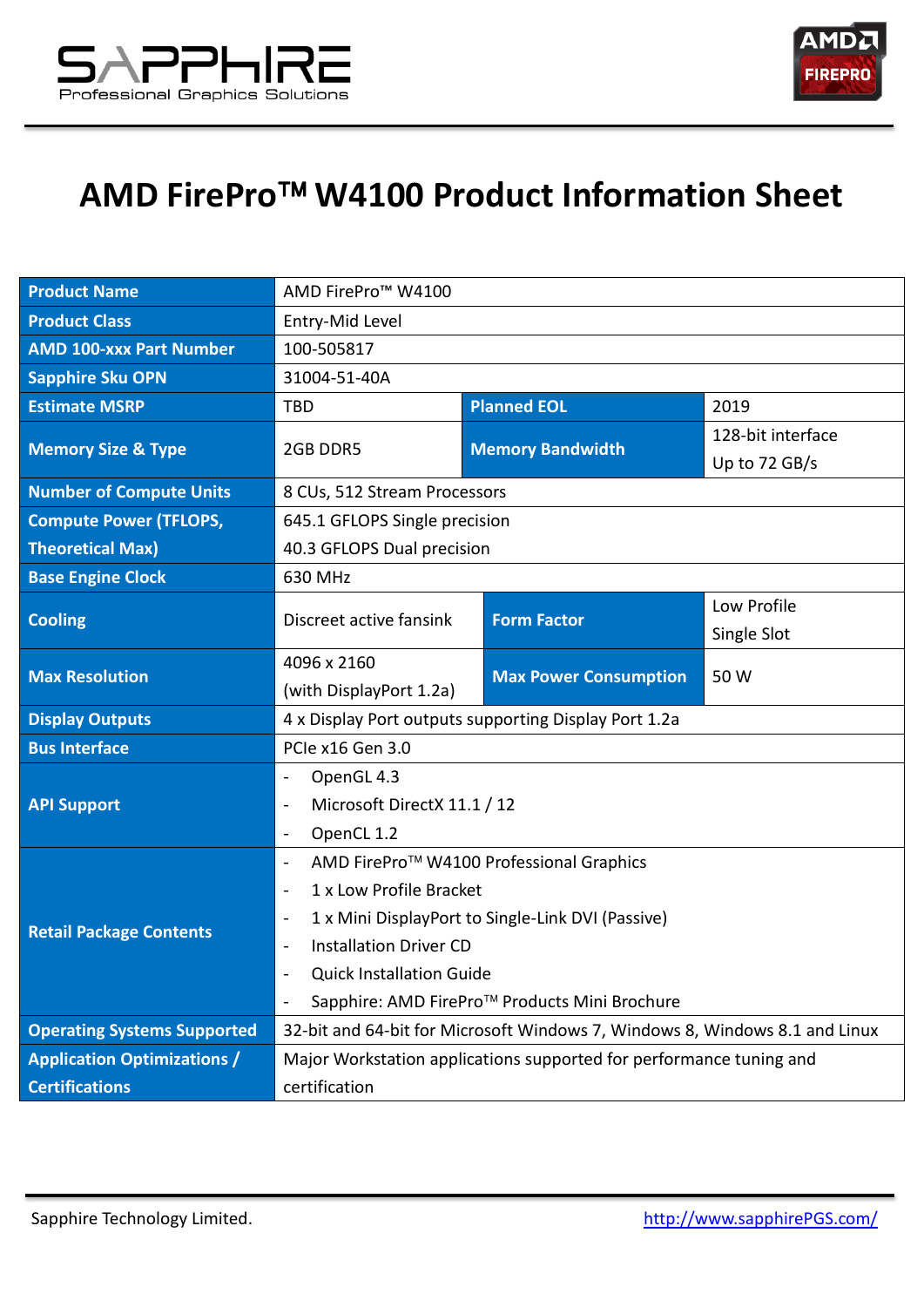



|                                | PCI® Express x16, 3.0 for optimal performance<br>$\overline{\phantom{a}}$                                    |  |  |
|--------------------------------|--------------------------------------------------------------------------------------------------------------|--|--|
| <b>System Requirements</b>     | 500 watt or better PSU<br>$\overline{\phantom{a}}$                                                           |  |  |
|                                | 2 GB of system memory to take advantage<br>$\qquad \qquad \blacksquare$                                      |  |  |
|                                | Internet connection for driver download and installation<br>$\overline{\phantom{a}}$                         |  |  |
|                                | Microsoft Windows 7, Windows 8, Windows 8.1 and Linux (32-bit and 64-bit)<br>$\blacksquare$                  |  |  |
| <b>Regulatory Compliance</b>   | FCC, CE, C-Tick, BSMI, KCC, UL, VCCI, RoHS, WEEE                                                             |  |  |
|                                | Approximately 40% faster than AMD FirePro <sup>™</sup> V4900 in SPECviewperf 12<br>$\overline{\phantom{a}}$  |  |  |
| <b>Anticipated performance</b> | geometric mean                                                                                               |  |  |
| (Tell us what the performance  | AMD FirePro <sup>™</sup> V4900 SPECviewperf 12 geometric mean = 7.5 (estimates)<br>$\blacksquare$            |  |  |
| delta is from the previous     | AMD FirePro <sup>™</sup> W4100 SPECviewperf 12 geometric mean = 11.1 (estimates)<br>$\overline{\phantom{a}}$ |  |  |
| generation and where it sites  | K2000 SPECviewperf 12 geometric mean = 11.0 (estimates)<br>$\blacksquare$                                    |  |  |
| in relation to the products    | Note: Geometric mean is often used when comparing different items. In this                                   |  |  |
| within new series)             | instance, geomean is used to compare different viewset scores within                                         |  |  |
|                                | SPECviewperf 12                                                                                              |  |  |
| <b>Key Features</b>            | AMD Graphics Core Next Architecture, 28nm<br>$\overline{\phantom{a}}$                                        |  |  |
|                                | 4 x mini-DisplayPort outputs, with DisplayPort 1.2a and HBR2 support<br>$\overline{\phantom{a}}$             |  |  |
|                                | Low profile form factor<br>$\blacksquare$                                                                    |  |  |
|                                | 2GB GDDR5 memory<br>$\blacksquare$                                                                           |  |  |
|                                | Low power consumption, max power 50W<br>$\overline{\phantom{a}}$                                             |  |  |
|                                | DirectX <sup>®</sup> 11.2 / 12<br>$\overline{\phantom{a}}$                                                   |  |  |
|                                | OpenGL 4.3 (4.4 support planned for 14.301 driver release)<br>$\blacksquare$                                 |  |  |
|                                | OpenCL <sup>™</sup> 1.2 (will not support OpenCL 2.0)<br>$\blacksquare$                                      |  |  |
|                                | 10-bit color<br>$\blacksquare$                                                                               |  |  |
|                                | AMD Eyefinity multi-display technology                                                                       |  |  |
| <b>Target Audience</b>         | Entry-mid level 3D workstation                                                                               |  |  |
| <b>Target Market</b>           | Design and Engineering is the primary target                                                                 |  |  |
| <b>Competitive Landscape</b>   | Compared to the Quadro K2000 that offers three display outputs, the AMD                                      |  |  |
|                                | FirePro™ W4100 offers four display outputs and tremendous performance per                                    |  |  |
|                                | dollar advantage. In addition, the AMD FirePro <sup>™</sup> W4100 features a low profile                     |  |  |
|                                | form factor while the K2000 is a full height / half-length card, has 1GB GDDR5                               |  |  |
|                                | and offers 2x DP and DVI.                                                                                    |  |  |
| <b>Transition Plan</b>         | The AMD FirePro <sup>™</sup> W4100 represents a new class of its own that will address the                   |  |  |
| (From previous generation, if  | AMD FirePro 2460 and AMD FirePro <sup>™</sup> V4900 segments.                                                |  |  |
| applicable)                    | The Quad Outputs, AMD FirePro <sup>™</sup> 2460, is featured with low power with passive                     |  |  |
|                                | heatsink that will serve into the market parallel with AMD FirePro™ W4100                                    |  |  |